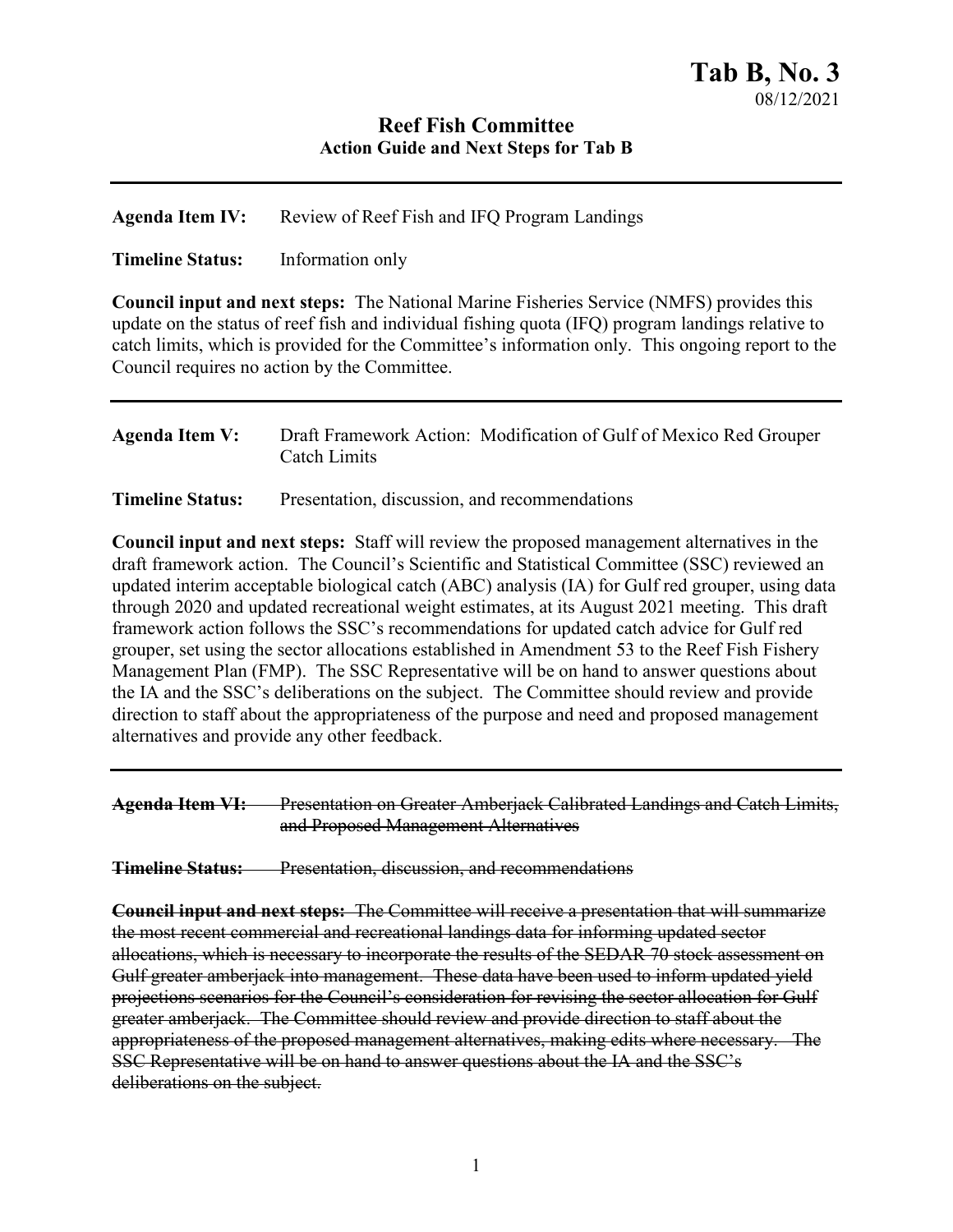**Agenda Item VII:** Discussion of Implementation of the DESCEND Act of 2020

**Timeline Status:** Presentation, discussion, and recommendations

**Council input and next steps:** Mr. Andy Strelcheck (NMFS) and Ms. Mara Levy (NOAA General Counsel) will discuss how NMFS intends to implement the DESCEND Act of 2020. The Committee should ask questions and provide recommendations as appropriate.

**Agenda Item VIII:** Updates of 2021 Red Snapper State Management Programs

**Timeline Status:** Presentations and discussion

**Council input and next steps:** Representatives from each of the five Gulf states will provide a brief review of their management of red snapper for the private angling component of the recreational sector. These updates may include landings known to date, trends in fishing effort, projected season durations, and any proposed modifications to state management programs. The Committee should consider the information presented and ask questions of the representatives of each Gulf state as appropriate.

| <b>Agenda Item IX:</b> | Discussion of Final Document – Framework Action: Gulf of Mexico Red |
|------------------------|---------------------------------------------------------------------|
|                        | Snapper Recreational Data Calibration and Recreational Catch Limits |

**Timeline Status:** Document and discussion

**Council input and next steps:** At its April 2021 meeting, the Council took final action on the Framework Action for the Reef Fish FMP: Gulf of Mexico Red Snapper Recreational Data Calibration and Recreational Catch Limits. This document revised the calibration method used to establish the individual catch limits for red snapper for the private angling component of the recreational sector, as allocated to each Gulf state. The methods contained therein establish a common data currency for establishing and monitoring those catch limits. In its review of the framework action as using the best scientific information available, the Southeast Fisheries Science Center (SEFSC) provided three comments for edits to be made to the document; staff quickly addressed the first and third comments. However, the second comment referred to the implementation date established in Preferred Alternative 2 of Action 1, stating that not implementing Preferred Alternative 2 until January 1, 2023, would continue to permit catch overages for the private angling component of the recreational sector. The SEFSC recommended revising the implementation date for Preferred Alternative 2 to January 1, 2022; if the Council cannot agree to that remedy, then the SEFSC recommended adding implementation dates of January 1, 2023, to Alternatives  $3 - 5$  of Action 1, to ensure the alternatives were commensurate with one another.

Council staff have not yet transmitted this framework action because making this change is outside the scope of the intent expressed by the Council. As such, the NMFS Southeast Regional Office has asked that the Council reconsider this framework action to address this comment by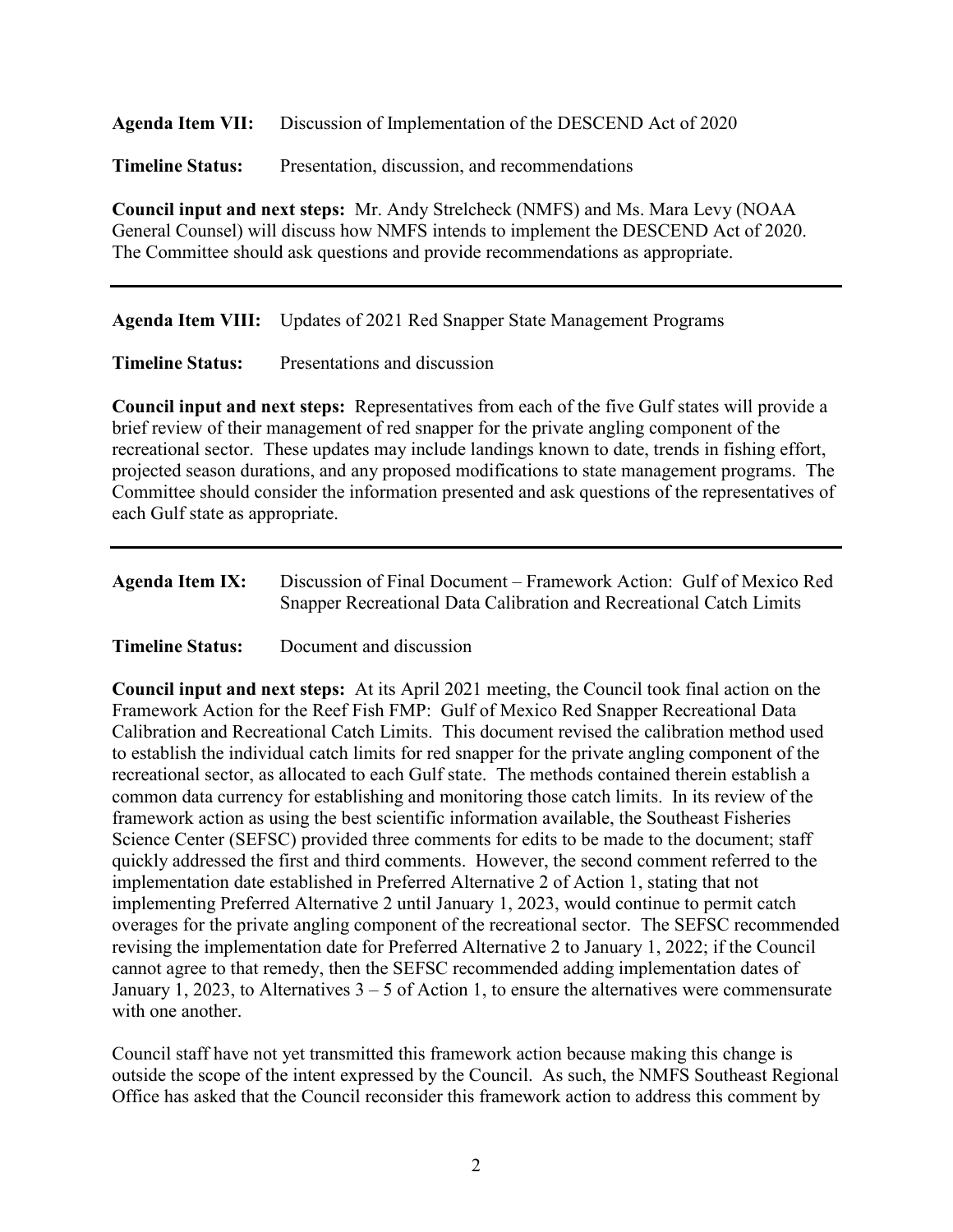the SEFSC, to ensure that the framework action is consistent with the requirements of the Magnuson-Stevens Fishery Conservation and Management Act.

| Agenda Item X: | Reef Fish Amendments 36B and 36C: Modifications to Individual Fishing |
|----------------|-----------------------------------------------------------------------|
|                | Quota (IFQ) Programs                                                  |

**Timeline Status:** Presentation, discussion, and recommendations

**Council Input and Next Steps:** Staff will review the public hearing draft of Amendment 36B, which was first prepared for the Council's August 2020 meeting and was reviewed in part at the June 2021 Council meeting. Staff will also review Amendment 36C, which the Council last reviewed at its January 2020 meeting. Recommendations from the Ad Hoc Red Snapper and Grouper Tilefish IFQ Advisory Panel that the Council has yet to review will be provided as well. The Committee should discuss Amendment 36B including the new actions regarding how permit-exempt shareholder accounts may be used, and should modify the alternatives, as appropriate. The Committee should discuss Amendment 36C and consider how its actions are interrelated with Amendment 36B, and provide guidance to staff relative to the further development of actions.

| Agenda Item XI: | Discussion: Draft Snapper Grouper Amendment 44 and Reef Fish               |
|-----------------|----------------------------------------------------------------------------|
|                 | Amendment 55: Modifications to Southeastern U.S. Yellowtail Snapper        |
|                 | Jurisdictional Allocations, Catch Limits, and South Atlantic Sector Annual |
|                 | Catch Limits                                                               |
|                 |                                                                            |

**Timeline Status:** Presentation, discussion, and recommendations

**Council Input and Next Steps:** Council staff will provide a brief overview to the Committee on the impetus and current direction for a combined South Atlantic Snapper Grouper and Gulf Reef Fish amendment, which will modify the southeastern U.S. yellowtail snapper jurisdictional allocation, regional catch limits, and South Atlantic sector allocation and sector annual catch limits. These modifications are based on the results of the SEDAR 64 stock assessment, which determined that southeastern U.S. yellowtail snapper is not overfished or undergoing overfishing. However, the SEDAR 64 corrected estimate of spawning stock biomass from the last assessment (SEDAR 27A) has resulted in a reduction in the estimate of total biomass, and thus in the catch limits, from the status quo. The Committee should consider the information presented and make recommendations to the Councils as appropriate.

**Agenda Item XII:** Presentation on Sector Separation for Four Reef Fish Species

**Timeline Status:** Presentation, discussion, and recommendations

**Council Input and Next Steps:** Staff will present a paper on sector separation for four reef fish species (red grouper, gag, greater amberjack, and gray triggerfish). The paper was initially